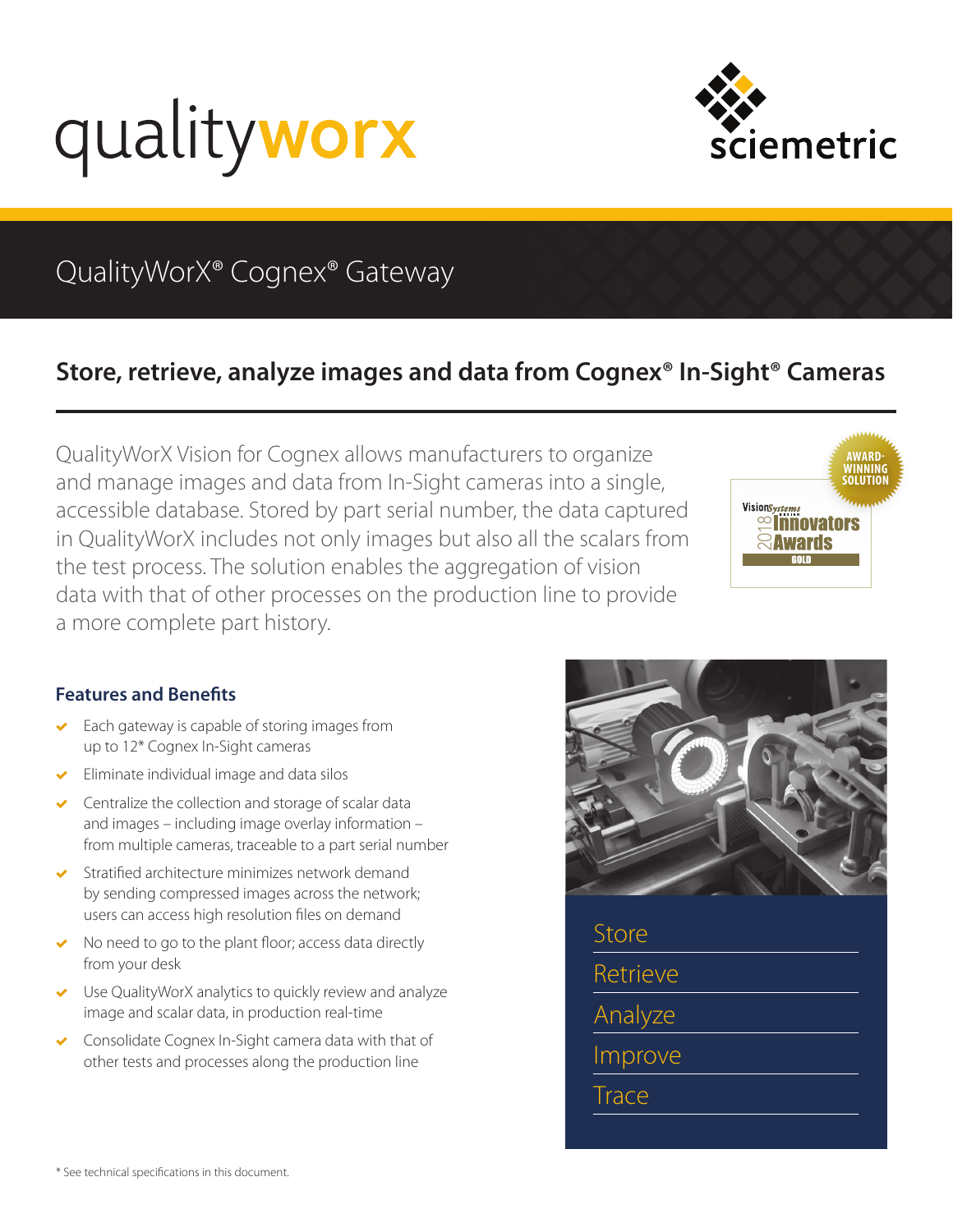# Overview

QualityWorX Vision for Cognex In-Sight cameras is a solution that is comprised of the Cognex Gateway, QualityWorX database and Sciemetric Studio reporting and analysis tools. For information and specifications on the database and analytics tools, please go to **[www.qualityworx.com](http://www.qualityworx.com)**.

### **QualityWorX Cognex Gateway**

The QualityWorX Cognex Gateway is a software application that typically runs on a plant floor computer. It collects images and data from the cameras, parses and stores this information into a QualityWorX database. The maximum number of cameras that can be handled by a gateway is 12. (See technical specifications for details.) An unlimited number of gateways can be fed into a QualityWorX database at a single site.

Images are compressed and stored in the QualityWorX database. Raw image files can be stored either at the plant floor PC or on a dedicated image server, depending upon the plant's retention policy.